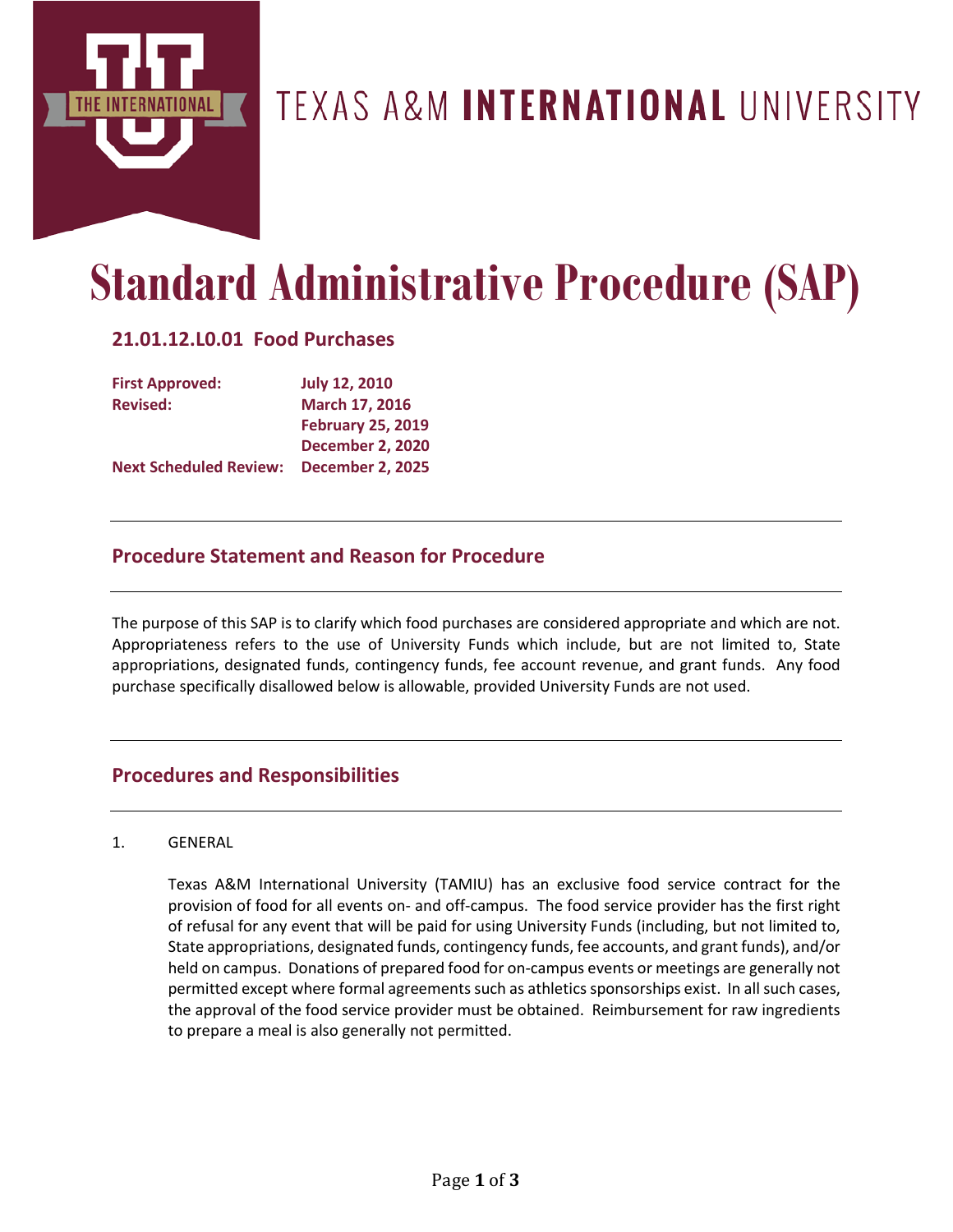#### 2. SITUATIONS GENERALLY NOT ACCEPTABLE FOR REIMBURSEMENT OF FOOD EXPENSES

- 2.1 **Department/Division/College Meetings** Reimbursement for snacks or meals at department meetings is not permitted. Department meetings are a routine occurrence, and the corresponding recurring expense is not covered by TAMIU.
- 2.2 **Department/Division/College Parties or Socials** TAMIU goes to great expense to provide several TAMIU-wide events. As such, no expenses for department, division, or college parties or socials are reimbursable. Momentous occasions, not observed on a TAMIU-wide level (e.g., retirement/departure of a long-term employee) may be eligible for reimbursement with the approval of the President.
- 2.3 **Potluck Luncheons** Despite the aforementioned exclusive food service provider contract, a limited number of potluck luncheons are permitted. Since the spirit of a potluck luncheon is that food is provided by the attendees, reimbursement of any kind is not permitted for a potluck luncheon. Additionally:
	- a. Potluck luncheons are restricted solely to employees. A department may not plan an event with invited guests and attempt to use the potluck guidelines to provide the food.
	- b. Potluck luncheons are limited to one per department per academic year.
	- c. Potluck luncheons may consist solely of homemade food or readymade pre-packaged items (no restaurant items are permitted).
	- d. Potluck luncheons may be hosted only in office areas. Meeting rooms and the ballrooms may not be reserved for potlucks.
	- e. Potluck luncheons should be reported to the food service provider so that they may be properly recorded as an approved event.

#### 3. SITUATIONS THAT MAY BE ACCEPTABLE FOR REIMBURSEMENT OF FOOD EXPENSES

3.1 **Business Meals** – Reimbursement for business meals, which must include at least one non-TAMIU employee with whom TAMIU has a business relationship, are generally permissible. A business meal of more than 4 should generally be hosted on campus and utilize the food service provider. An exception to this provision may only be made by the President.

Business meals with vendors are not eligible for reimbursement. Working business meals with vendors, catered by the TAMIU food service provider, however, may be eligible for reimbursement with the approval of the President or appropriate vice president.

Business meals with employment candidates and employees participating in the search process are eligible for reimbursement with the approval of the President or appropriate vice president.

3.2 **Committee Meetings** – A committee is defined as a group of TAMIU employees from various departments, divisions, and/or colleges who meet for the purpose of addressing a specific charge. Committees are formed with the approval of the President or appropriate vice president.